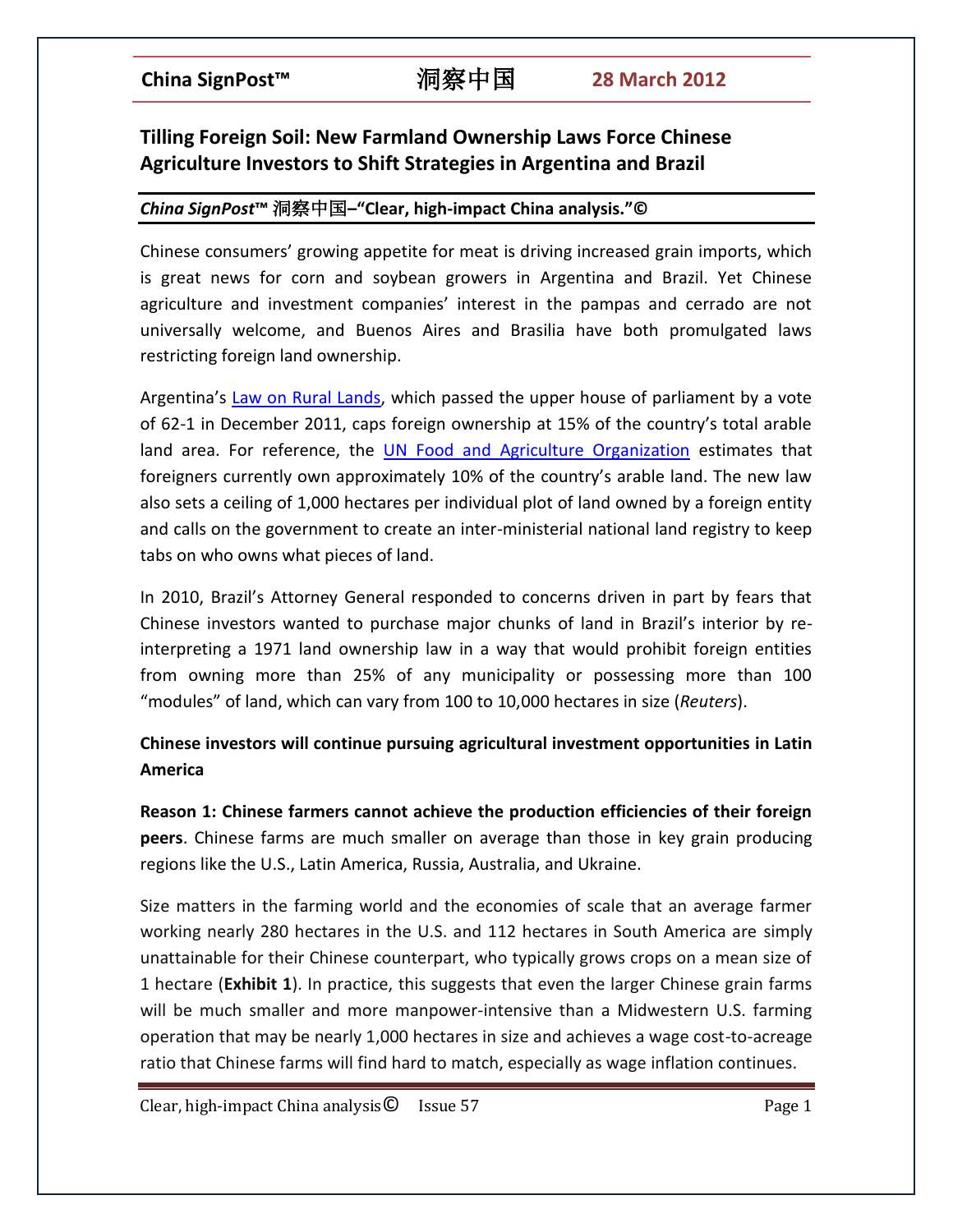



Source: World Bank, *China SignPost*™

In addition, China already uses nearly all of its arable land that is suitable for cultivating corn, soybeans, rice, and wheat. World Bank data show that located within six hours of market there are more than 53 million hectares of land available for additional cultivation of soybeans, corn, and wheat in Argentina and Brazil—62 times the amount of land area available for expanding production of these three grains in China.

The lack of room for farm expansion helps set the stage for additional increases in China's grain imports and will also help drive ambitious Chinese agriculture companies to seek opportunities abroad to boost their production. China is already the world's [largest soybean importer](http://www.ers.usda.gov/Briefing/Soybeansoilcrops/trade.htm) and is on the cusp of becoming one of the world's larger corn importers as well.

With such a robust market to serve, Chinese agriculture investors looking for projects abroad will likely continue prioritizing areas suitable for growing soybeans and corn, as [Chongqing Grain Group](http://www.chinadaily.com.cn/usa/business/2011-11/24/content_14154127.htm) is looking to do in Brazil with its planned soybean production, storage, and processing project.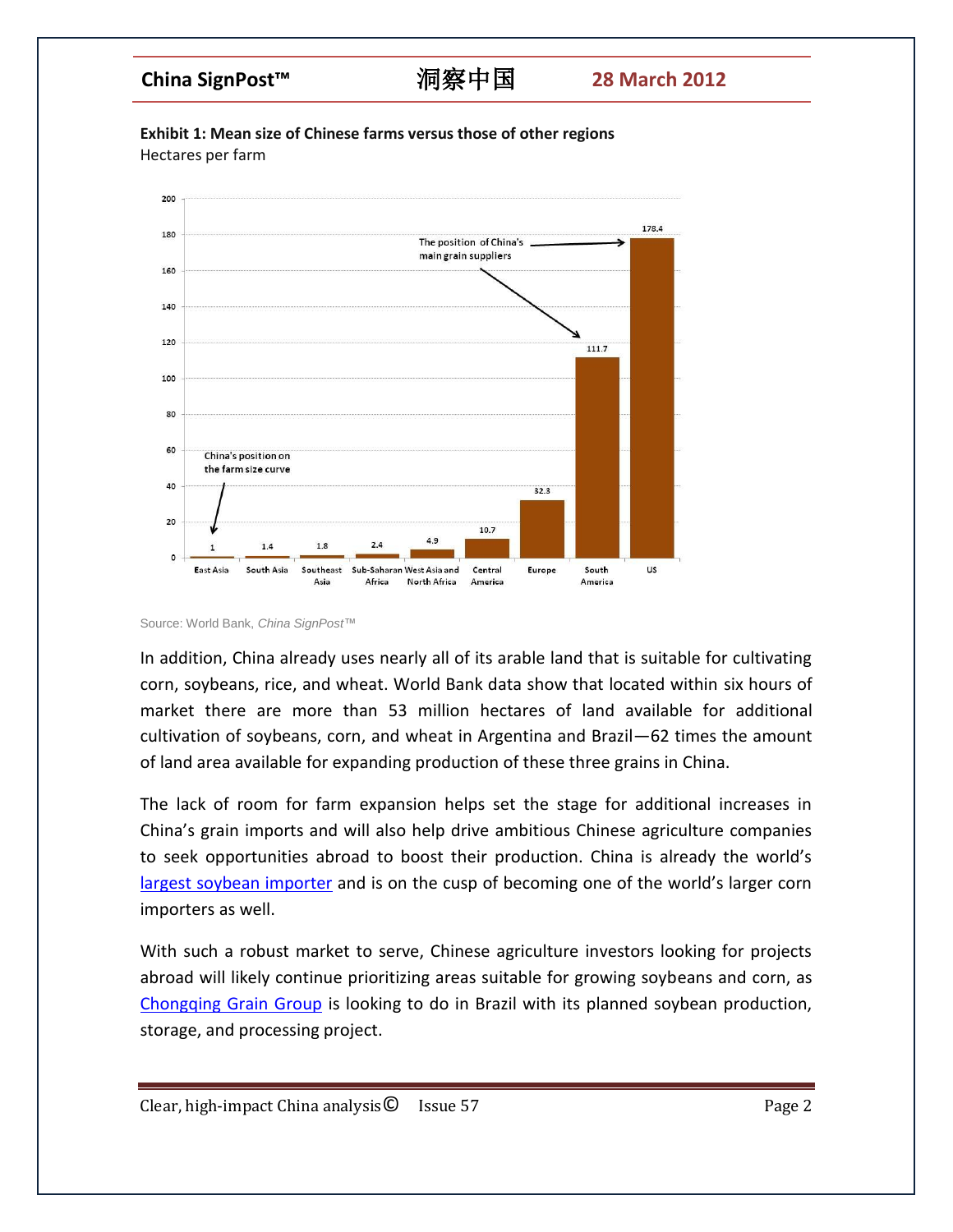Between 2000 and 2011, China's consumption of soybeans rose by more than 160% while the area harvested of soybeans within China actually declined by nearly 20% during that same period (**Exhibit 2**).





Source: USDA, *China SignPost*™

Corn consumption in China rose by nearly 60% between 2000 and 2011, while the area harvested rose by roughly 44%. Soybean yields in China rose by 6.6% between 2000 and 2011 while corn yields increased by 25%. The consistent trend of Chinese grain consumption growth substantially exceeding the increase in area harvested and yield provides yet another signal of increasing reliance on imported grain supplies in coming years and a commensurate likelihood that pre-occupation with grain supply security will continue.

China's lagging grain yields result in part from the Communist Party's insistence that each rural family be allotted a small plot of land. Political reforms may enhance farm efficiency, but are unlikely to allow large-scale consolidation in land ownership that would be necessary to permit industrial farming seen in the U.S., Latin America, and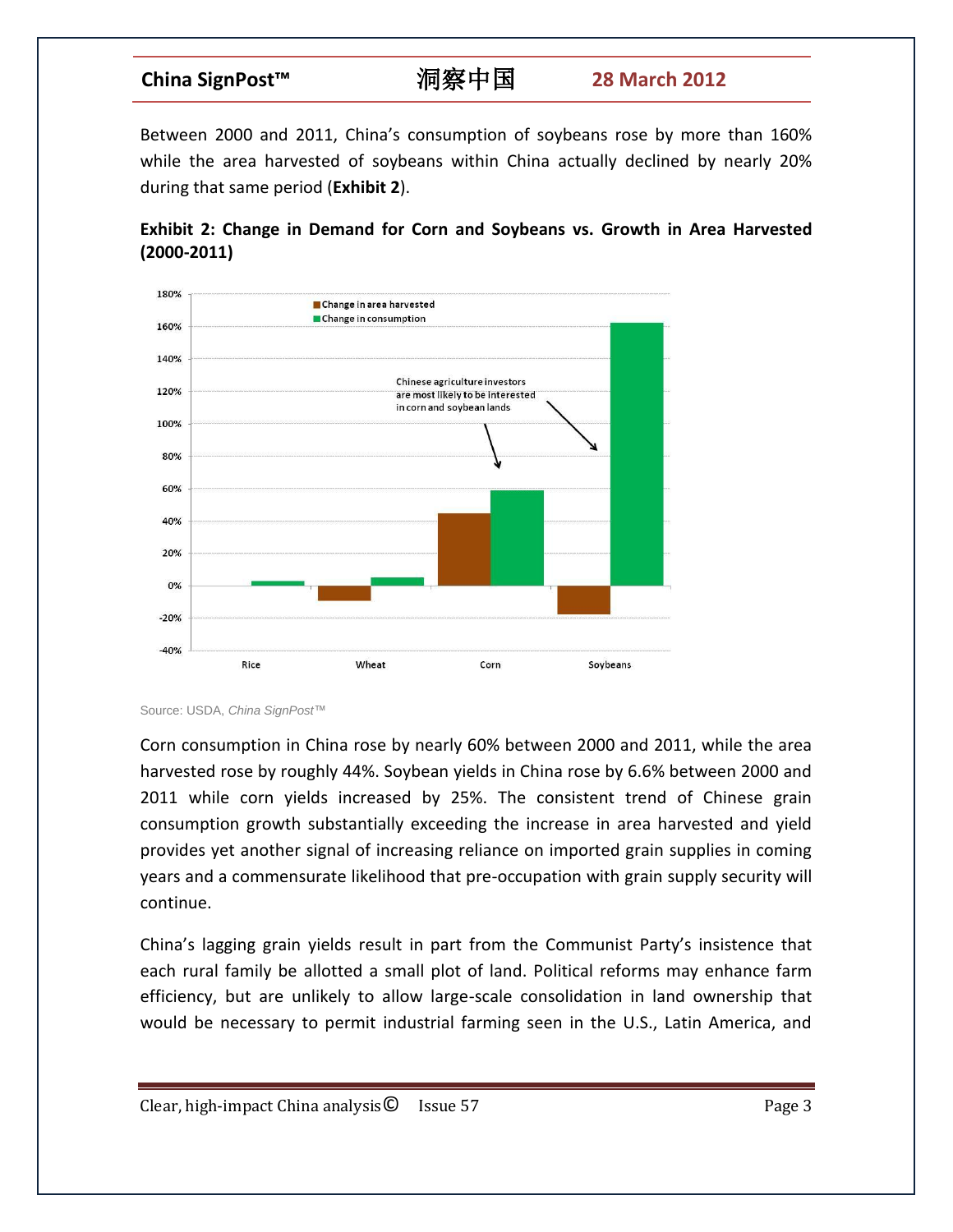Eastern Europe. Even if more radical rural land ownership reforms were allowed, rising consumer demand would likely outstrip farmers' efficiency gains.

Clean water supplies are also increasingly a constraint on China's ability to boost production of staple grains and by importing more foreign grain, China is effectively importing water that can then be re-allocated to growing industries, cities, and other pressing needs.

**Reason 2**: **Brazil and Argentina offer relatively clear land ownership laws, an established farming support sector (equipment, seed, chemicals), infrastructure for moving produce to market, and significant reserves of additional land for growing the staple grains China's consumers increasingly need**.

Of the 10 countries with the largest available land base located within 6 hours of market and available for rain-fed grain, sugarcane, and oil palm cultivation, Brazil is number one (41.1 million hectares) and Argentina is number three (24.3 million hectares), respectively (**Exhibit 3**).

### **Exhibit 3: Available Arable Land Base for Corn, Soybeans, Wheat, Oil Palm, and Sugarcane**

Million hectares, located within 6 hours or less from market



Source: World Bank, *China SignPost*™

Clear, high-impact China analysis C Issue 57 Page 4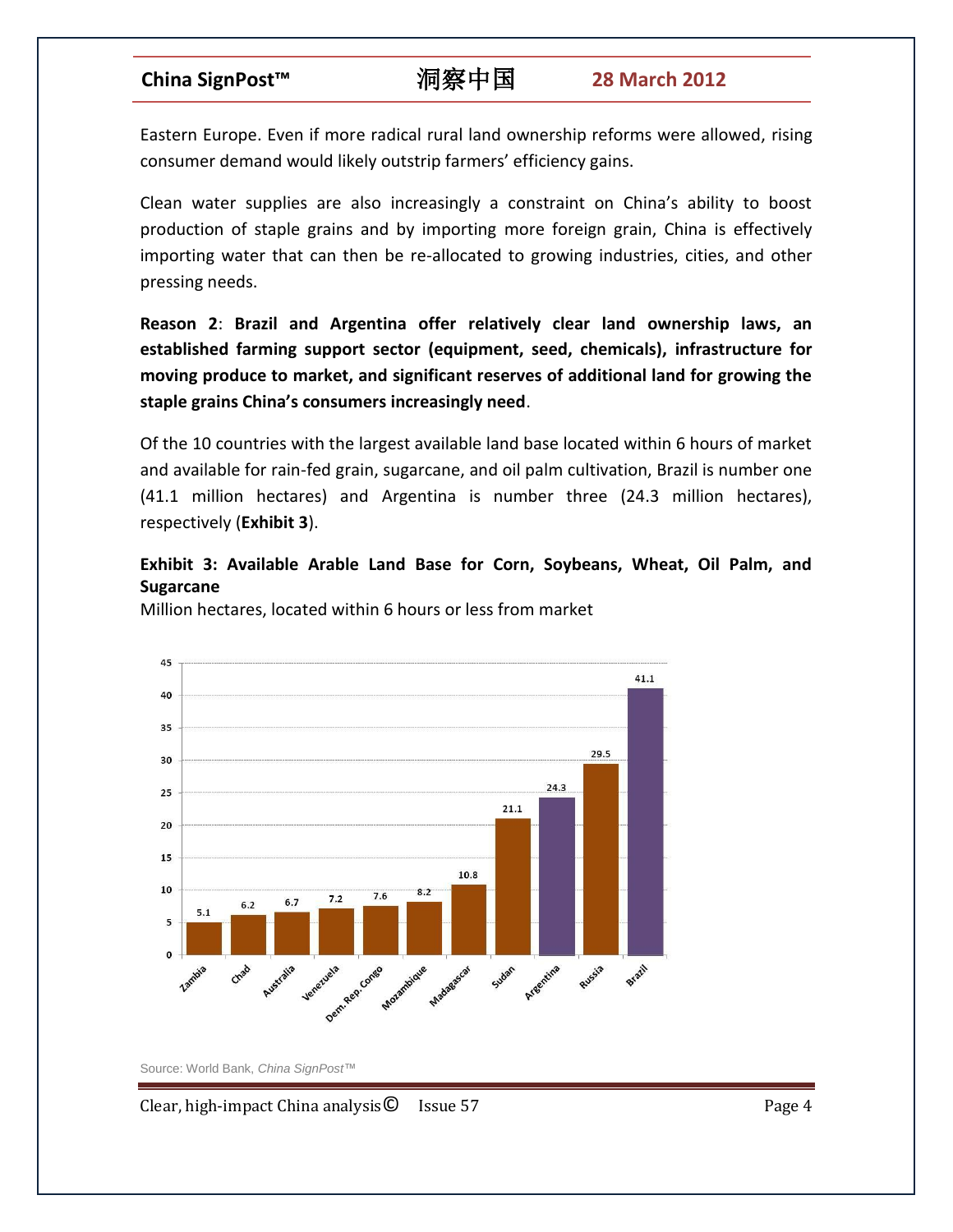The potential farmland base is dominated by lands suitable for growing soybeans, corn, and wheat—precisely the grains China is seeing the highest demand growth for and that Chinese investors are most interested in.

Among the 10 countries with the highest farmland availability (**Exhibit 4**), Argentina and Brazil score better in terms of state stability and have lower levels of corruption than all the other countries except for Australia. Admittedly, these are relative, not absolute, advantages, as both nations still suffer from significant bureaucratic inefficiency and corruption. But even with the recent tightening of legal regulations governing foreign ownership of agricultural lands, Argentina and Brazil still offer comprehensively better investment opportunities than competing areas in Africa, for instance.

### **Exhibit 4: State Stability and Corruption Ratings for Brazil and Argentina Compared to the Other Top 10 Prospective Agricultural Investment Destinations**



Source: Transparency International, Foreign Policy, *China SignPost*™

### **Potential Strategies Chinese Investors Can Use Moving Forward**

Agriculture investments are often more politically complicated than mining or oil & gas projects because foreign investors are often inserting themselves directly in the middle of a people's relationship with its government and the land it lives on. Oil wells and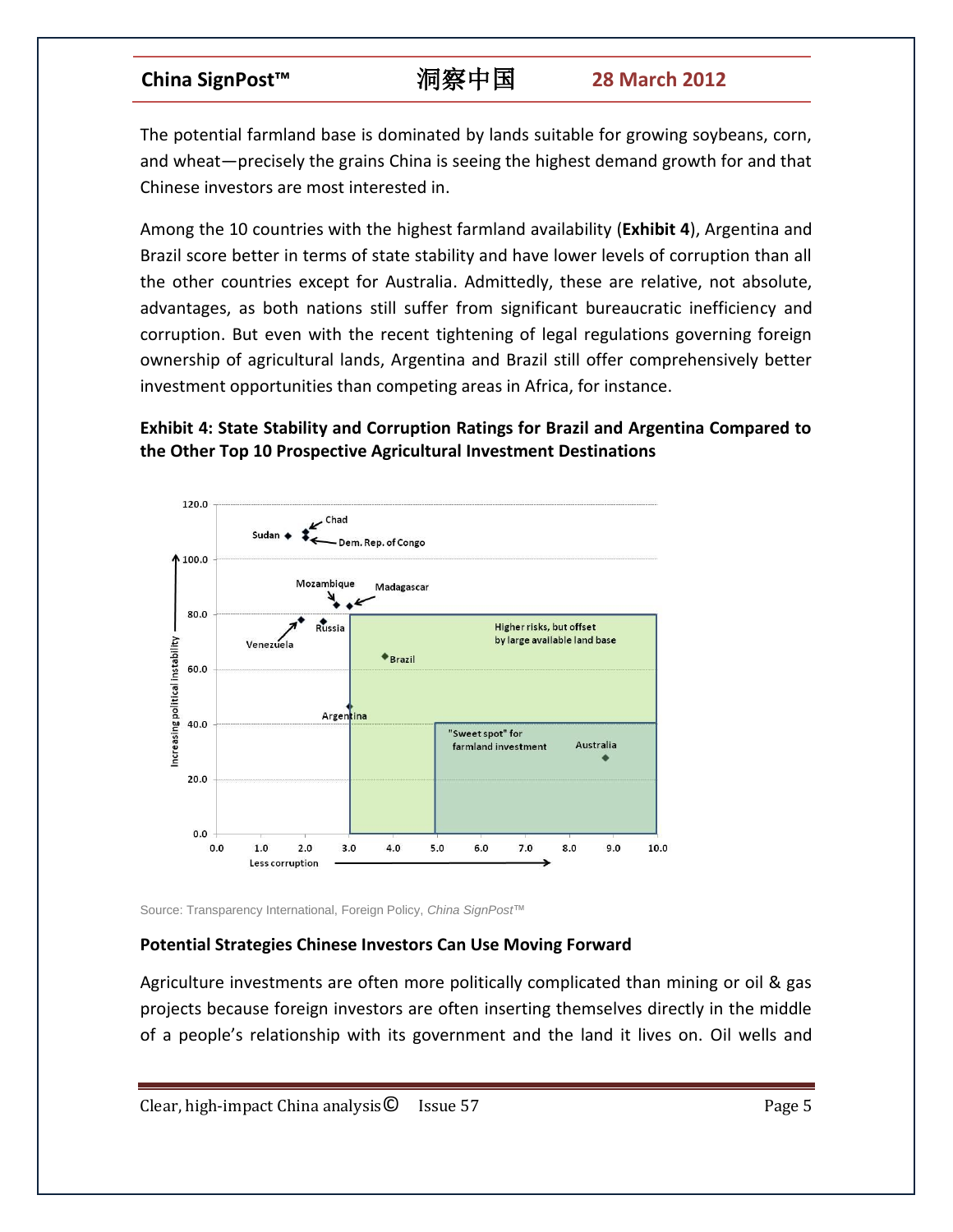copper mines are usually not as personal and visceral an issue with citizens as food crops and land ownership are.

The Argentine and Brazilian governments' decisions to tighten the reins regarding foreign ownership of agricultural lands reflects such sensitive politics, but by no means rules out opportunities for intrepid investors. Chinese asset hunters feel the drive of the country's growing demand for grains and in a number of cases, also offer investors such as China Investment Corporation a chance to put capital to work in a way that would potentially pay rich dividends for [national food security.](http://www.chinasignpost.com/2011/02/468/) Below are some of the more likely scenarios we see, some of which are emerging already.

- 1) **Enter into long-term leases for farmland**. This sidesteps restrictions on foreign farmland ownership while still allowing the lessee to keep control of the products produced on the land. [Heilongjiang Beidahuang Nongken](http://www.ieco.clarin.com/economia/polemica-chinos-trabajan-Rio-Negro_0_542345827.html) is pursuing this type of strategy with its plan to invest US\$1.5 billion in developing farms and supporting infrastructure on 300,000 hectares of land in Rio Negro province in Southern Argentina in exchange for the rights to grow a range of grains and vegetables and export them to China over a 20-year period.
- 2) **Chinese investors can take minority stakes in foreign farming projects**. Ultimately, grain markets are global and even if every kernel grown on a Chinese invested farm stays in the producing country's local market, it helps free up grain from other farms that can then move into the export market and potentially be shipped to China. Chinese oil companies have quickly cottoned on to this reality with their foreign oil investments and corresponding benefits for everyone in the market.

There is currently no reason why Chinese grain farmers investing in projects abroad would not also follow such a purely-commercially-focused model. Minority stakes are also politically simpler to obtain, since even the restrictive new land ownership law in Argentina leaves room in its wording that suggests continued openness to foreign investors taking non-controlling stakes in farm projects.

3) **"Loans for Grain**." Since 2008, Chinese banks have loaned at least [US\\$60 billion](http://ase.tufts.edu/gdae/Pubs/rp/GallagherChineseFinanceLatinAmerica.pdf) to oil producers Venezuela, Brazil, and Ecuador in exchange for oil supplies of at least 690 thousand bbl per day—roughly 12% of China's February 2012 crude oil imports. A loans for grain approach holds promise, particularly since each unit of currency loaned to a grain producer would have a larger impact on China's grain

 $Clear, high-impact China analysis  $\odot$  Issue 57 Page 6$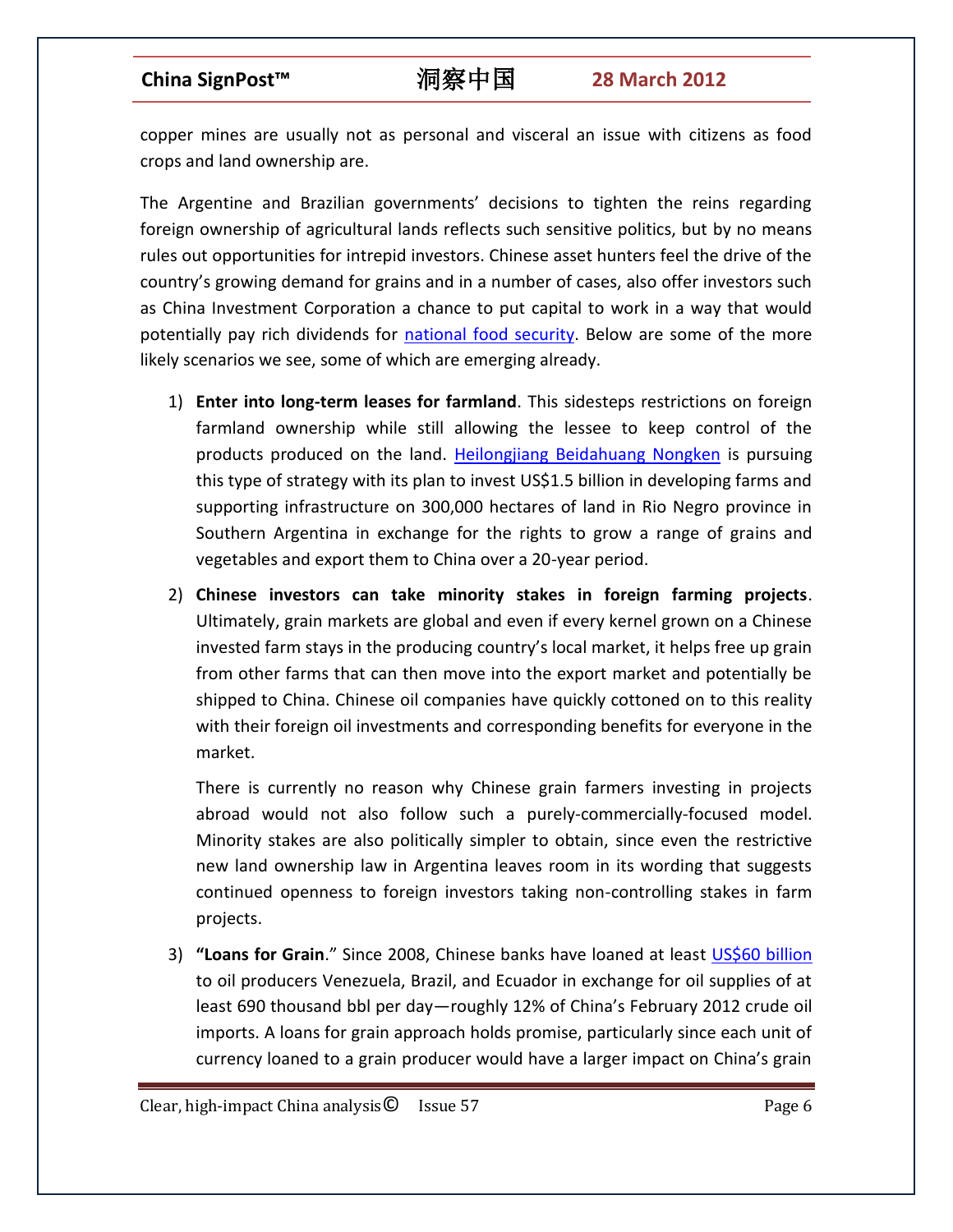supply security because on balance, staple grain imports (corn, soybeans, wheat) are still a much lower proportion of total consumption than is the case for oil, where China now imports more than 50% of its needs.

**4) Create local agricultural operating companies backed by Chinese capital**, staff them with locals. Such companies would be the vehicles used to purchase or rent and then operate farmland in Brazil and Argentina. The local employment, taxes, and links with the communities that this model would generate would help alleviate the political suspicions that are fueling xenophobic land ownership laws in the first place. If grain for export to China is an important concern for Chinese investors in the company, they could structure right-of-first-refusal supply agreements that would give them priority in the event they needed grain for shipment to China, but would still retain flexibility to market the grain elsewhere as market conditions ebb and flow.